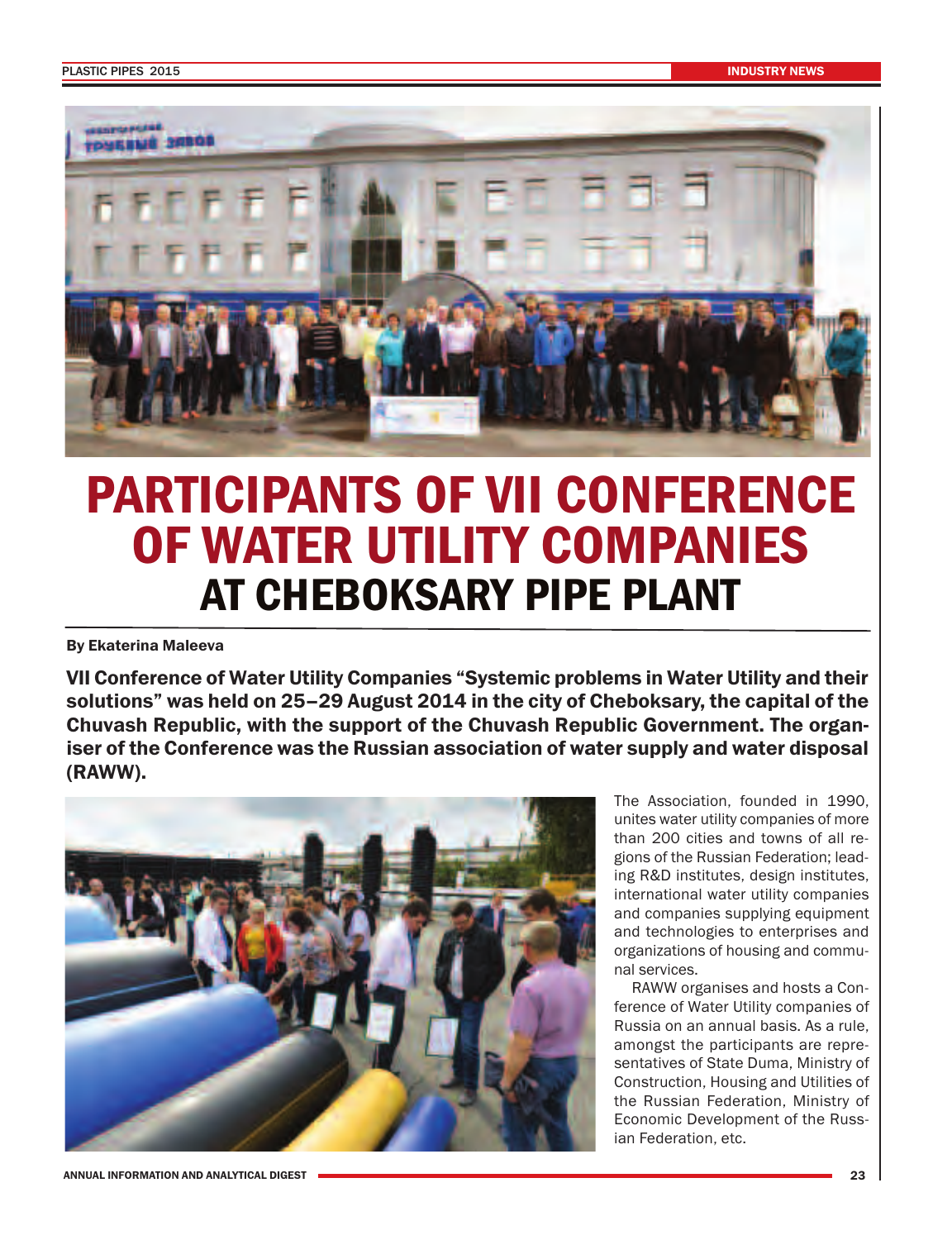Each year the choice of a city for the Conference venue is not accidental – the event is held in cities with unique experience and achievements in modernisation, management and attraction of investments in water and disposable water sector. RAWW has chosen Cheboksary for 2014 Conference.

POLYPLASTIC Group is a member of RAWW. Its daughter companies, Cheboksary Pipe Plant (ChTZ) and Trade House ChTZ, are situated in Novocheboksarsk, the Chuvash Republic.

During the study tour organized within the framework of the Conference, its participants visited various enterprises in Cheboksary and Novocheboksarsk, including Cheboksary Pipe Plant, where they were acquainted with products manufactured by POLYPLASTIC Group: plastic pipes for water and gas supply and sewer networks, PE manholes for storm water and gravity sewers, fittings and heat insulated pipes.

To most of conference participants and guests POLYPLASTIC Group and its products were already well known. "POLYPLASTIC Group and this plant



as a part of the Group has been a partner of RAWW for many years. It is well known, that one of the trends of modern water supply is the use of plastic pipes for construction of water supply systems. The company is highly rated in the sector. It is constantly modernising its production technologies using the latest achievements in science and technology as well as the results of its own research projects", said Georgiy Samburskiy, RAWW Project Manager.

"We know this plant very well. It is a major player in the regional market of plastic pipes. Its production is very well organised and it is a big and modern production facility", said Martin Kast, Director of Hawle, Austria, about Cheboksary Pipe plant.

According to Irkutskenergo OJSC representatives attending the event, for many years POLYPLASTIC Group products have been used in water supply and waste water disposal networks at Ust-Ilimsk Power Station,